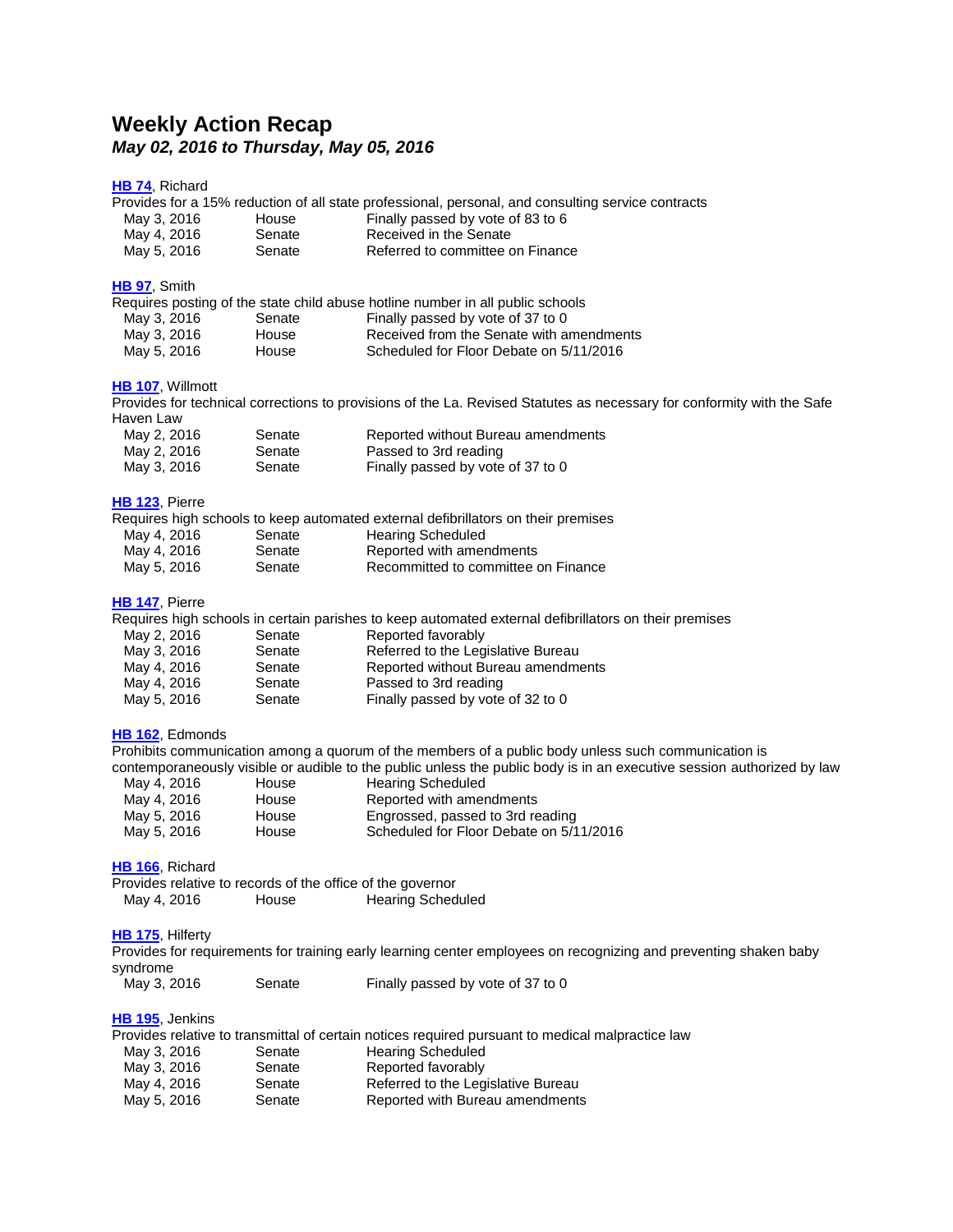| May 5, 2016                                                          | Senate                  | Passed to 3rd reading                                                                                                                                                 |
|----------------------------------------------------------------------|-------------------------|-----------------------------------------------------------------------------------------------------------------------------------------------------------------------|
| HB 197, Pylant<br>May 3, 2016                                        | Senate                  | Creates crime of failure to properly operate a child day care center<br><b>Hearing Scheduled</b>                                                                      |
| HB 210, Connick<br>May 2, 2016                                       | Senate                  | Provides relative to time limits for institution of prosecution of certain sex offenses<br>Finally passed by vote of 37 to 0                                          |
| HB 218, Hoffmann<br>May 5, 2016                                      | Senate                  | Prohibits the use of tobacco products on elementary and secondary school property<br><b>Hearing Scheduled</b>                                                         |
| HB 228, Richard<br>nonstate entity projects                          |                         | Requires the Joint Legislative Committee on Capital Outlay to approve line of credit recommendations for state and                                                    |
| May 2, 2016<br>May 2, 2016<br>May 3, 2016                            | House<br>House<br>House | <b>Hearing Scheduled</b><br>Reported with amendments<br>Engrossed, passed to 3rd reading                                                                              |
| May 5, 2016<br>HB 229, Smith                                         | House                   | Scheduled for Floor Debate on 5/9/2016<br>Expands juvenile court jurisdiction in delinquency cases to include seventeen-year-olds                                     |
| May 3, 2016<br>May 3, 2016                                           | House<br>House          | Called from committee<br>Withdrawn from the files of the House                                                                                                        |
| HB 237, Willmott<br>May 2, 2016<br>May 2, 2016                       | Senate<br>Senate        | Provides for an official symbol to identify emergency care facilities designated in the Safe Haven Law<br>Reported without Bureau amendments<br>Passed to 3rd reading |
| May 3, 2016<br>HB 258, Johnson, M                                    | Senate                  | Finally passed by vote of 37 to 0                                                                                                                                     |
| health facility licensure<br>May 3, 2016                             | House                   | Provides relative to grounds and procedures for denial or revocation of Medicaid provider enrollment and eligibility for<br><b>Hearing Scheduled</b>                  |
| HB 283, Emerson<br>Requires screening of newborns for Krabbe disease |                         |                                                                                                                                                                       |
| May 4, 2016                                                          | House                   | <b>Hearing Scheduled</b>                                                                                                                                              |
| May 4, 2016                                                          | House                   | Reported with amendments                                                                                                                                              |
| May 5, 2016<br>May 5, 2016                                           | House<br>House          | Engrossed, passed to 3rd reading<br>Scheduled for Floor Debate on 5/11/2016                                                                                           |
| <b>HB 312, Davis</b><br>insurance benefits                           |                         | Abolishes the Louisiana Mandated Health Benefits Commission and other provisions relative to mandated health                                                          |
| May 3, 2016                                                          | Senate                  | Finally passed by vote of 35 to 1                                                                                                                                     |
| HB 361, Pylant<br>May 2, 2016                                        | Senate                  | Provides penalties for persons operating early learning centers without a valid license<br>Referred to committee on Education                                         |
| HB 386, Hoffmann<br>abortion                                         |                         | Extends the mandatory waiting period between certain required pre-abortion procedures and the performance of an                                                       |
| May 2, 2016<br>May 2, 2016                                           | Senate<br>Senate        | Reported with Bureau amendments<br>Passed to 3rd reading                                                                                                              |

May 3, 2016 Senate Amended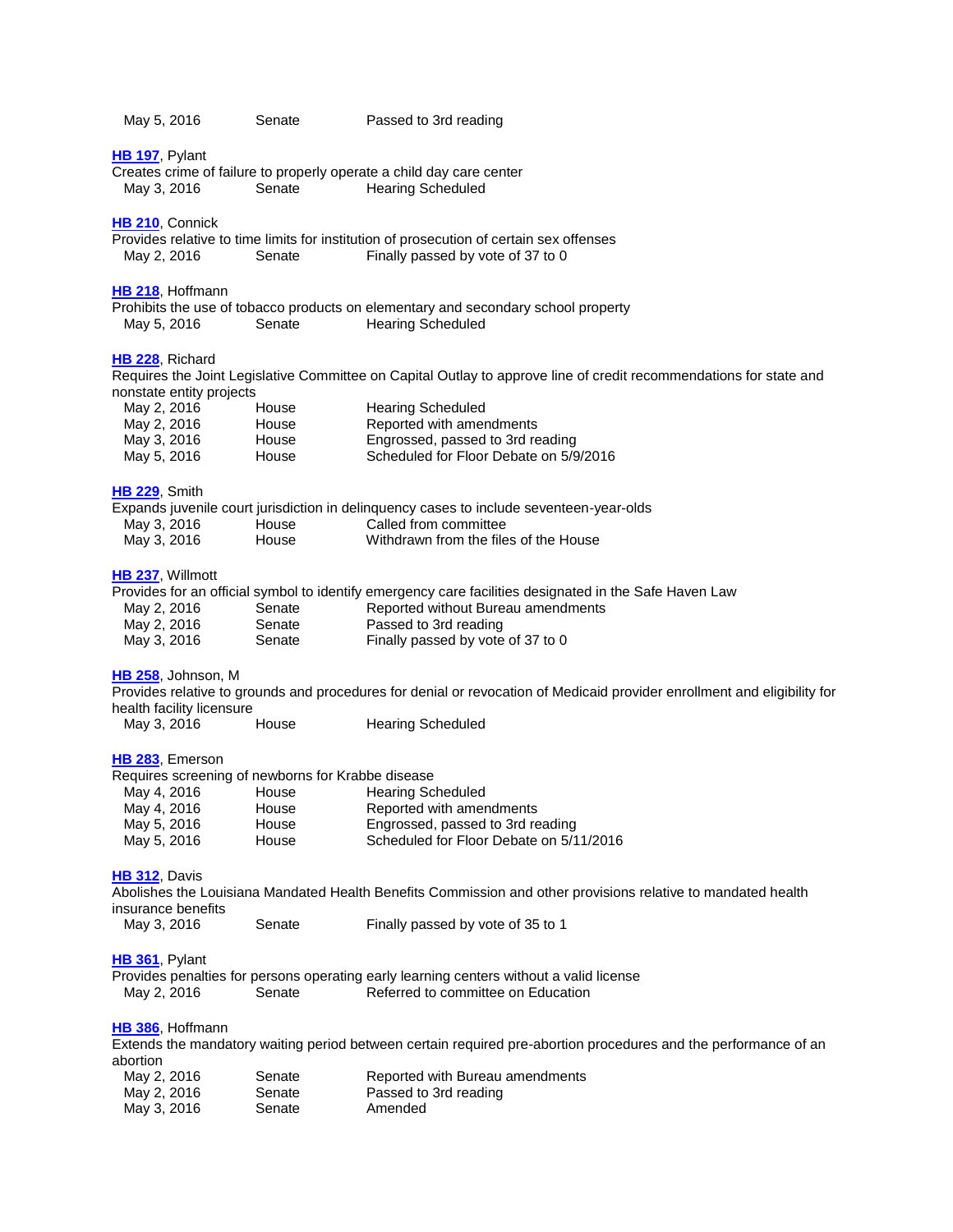| May 3, 2016 | Senate | Finally passed by vote of 34 to 4        |
|-------------|--------|------------------------------------------|
| May 3, 2016 | House  | Received from the Senate with amendments |
| May 5, 2016 | House  | Scheduled for Floor Debate on 5/11/2016  |

**HB [402](http://lanb.me/inst/2016rs/hb/04/16rs-hb402_engrossed.pdf)**, Smith

Authorizes the state Dept. of Education and the Dept. of Health and Hospitals to survey students regarding certain risk behavior associated with chronic health conditions

| May 3, 2016 | House  | Called from the calendar           |
|-------------|--------|------------------------------------|
| May 3, 2016 | House  | Finally passed by vote of 53 to 40 |
| May 4, 2016 | Senate | Received in the Senate             |
| May 5, 2016 | Senate | Referred to committee on Education |

#### **HB [441](http://lanb.me/inst/2016rs/hb/04/16rs-hb441_engrossed.pdf)**, Jackson

|             |        | Provides relative to conditions for physician participation with Medicaid managed care organizations |
|-------------|--------|------------------------------------------------------------------------------------------------------|
| May 4, 2016 | Senate | <b>Hearing Scheduled</b>                                                                             |
| May 4, 2016 | Senate | Reported with amendments                                                                             |
| May 5, 2016 | Senate | Referred to the Legislative Bureau                                                                   |

## **HB [446](http://lanb.me/inst/2016rs/hb/04/16rs-hb446_reengrossed.pdf)**, LeBas

|             |        | Establishes an application fee for a new marijuana pharmacy permit |
|-------------|--------|--------------------------------------------------------------------|
| May 3, 2016 | Senate | Failed to pass by vote of 25 to 12; to be reconsidered             |
| May 4, 2016 | Senate | Returned to the calendar subject to call                           |

### **HB [454](http://lanb.me/inst/2016rs/hb/04/16rs-hb454_reengrossed.pdf)**, Richard

Provides for reporting, review, and approval by the Joint Legislative Committee on the Budget of certain professional, personal, and consulting service contracts ersonal, and consulting service contracts<br>May 3, 2016 House Amended

| May 3, 2016 | House  | Amended                           |
|-------------|--------|-----------------------------------|
| May 3, 2016 | House  | Finally passed by vote of 94 to 0 |
| May 4, 2016 | Senate | Received in the Senate            |
| May 5, 2016 | Senate | Referred to committee on Finance  |

#### **HB [475](http://lanb.me/inst/2016rs/hb/04/16rs-hb475_enrolled.pdf)**, Hoffmann

|             |        | Provides for the organization of the Department of Children and Family Services |
|-------------|--------|---------------------------------------------------------------------------------|
| May 2, 2016 | Senate | Reported without Bureau amendments                                              |
| May 2, 2016 | Senate | Passed to 3rd reading                                                           |
| May 3, 2016 | Senate | Finally passed by vote of 38 to 0                                               |

#### **HB [480](http://lanb.me/inst/2016rs/hb/04/16rs-hb480_engrossed.pdf)**, Jackson

|             |        | Provides relative to the practice of telemedicine in licensed healthcare facilities |
|-------------|--------|-------------------------------------------------------------------------------------|
| May 4, 2016 | Senate | <b>Hearing Scheduled</b>                                                            |
| May 4, 2016 | Senate | Reported favorably                                                                  |
| May 5, 2016 | Senate | Referred to the Legislative Bureau                                                  |

# **HB [490](http://lanb.me/inst/2016rs/hb/04/16rs-hb490_enrolled.pdf)**, LeBas

|             |               | Provides for the submission of a remittance advice by health insurers to pharmacists |
|-------------|---------------|--------------------------------------------------------------------------------------|
| May 2, 2016 | Senate        | Reported without Bureau amendments                                                   |
|             | $\sim$ $\sim$ | .                                                                                    |

| May 2, 2016 | Senate | Passed to 3rd reading             |
|-------------|--------|-----------------------------------|
| May 3, 2016 | Senate | Finally passed by vote of 36 to 0 |

#### **HB [494](http://lanb.me/inst/2016rs/hb/04/16rs-hb494_reengrossed.pdf)**, Moreno

|             |        | Provides relative to the membership and functions of the La. State Child Death Review Panel |
|-------------|--------|---------------------------------------------------------------------------------------------|
| May 4, 2016 | Senate | Hearing Scheduled                                                                           |
| May 4, 2016 | Senate | Reported favorably                                                                          |
| May 5, 2016 | Senate | Referred to the Legislative Bureau                                                          |

#### **HB [496](http://lanb.me/inst/2016rs/hb/04/16rs-hb496_reengrossed.pdf)**, Morris, Jay

Provides for the practice of acupuncture May 2, 2016 Senate Referred to committee on Health & Welfare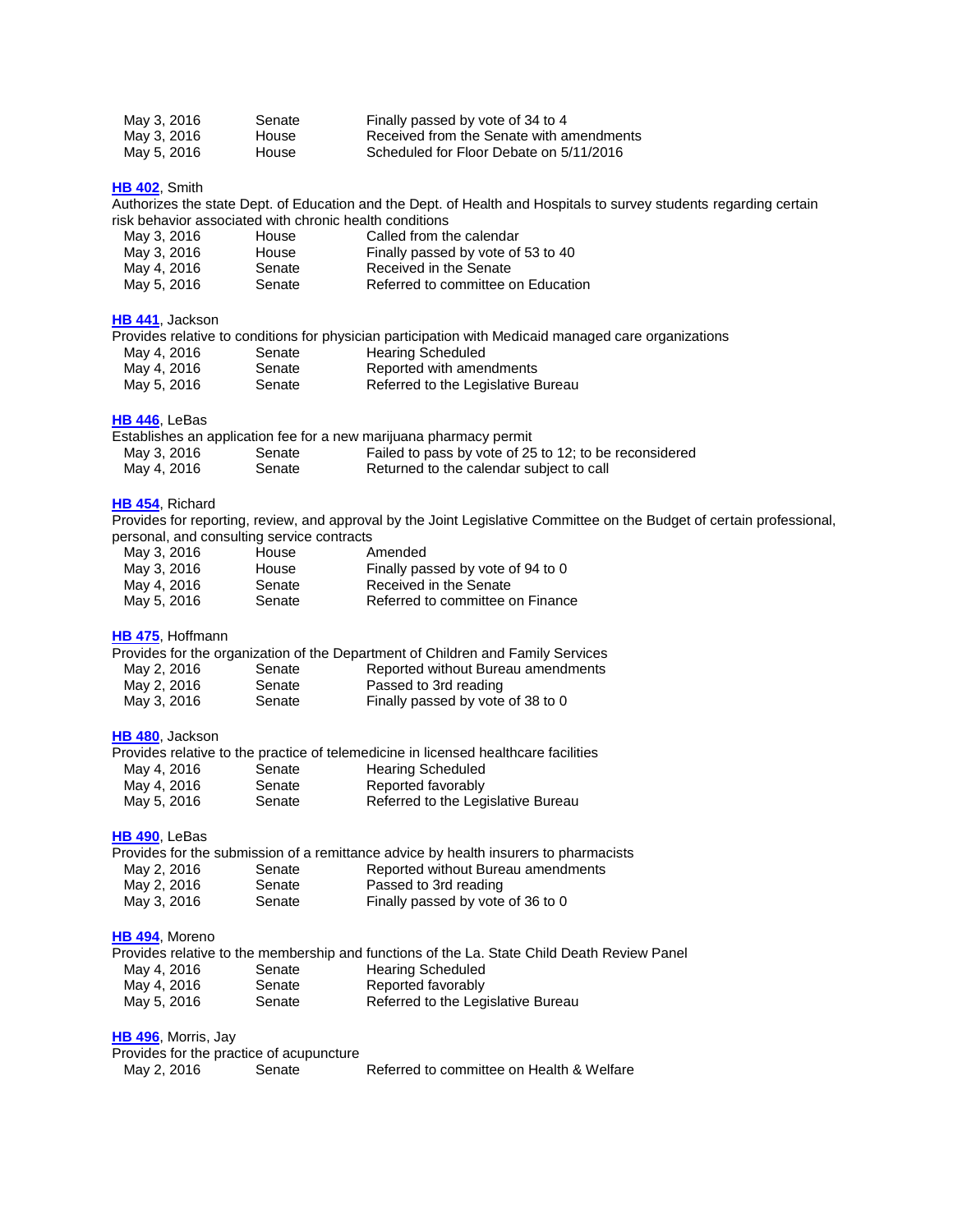| <b>HB 498, Pope</b>  |                            |                                                   |                                                                                                                        |
|----------------------|----------------------------|---------------------------------------------------|------------------------------------------------------------------------------------------------------------------------|
|                      |                            |                                                   | Institutes a moratorium on new pediatric day health facility licenses                                                  |
| May 3, 2016          |                            | Senate                                            | Finally passed by vote of 24 to 14                                                                                     |
| May 3, 2016          |                            | House                                             | Received from the Senate with amendments                                                                               |
| May 5, 2016          |                            | House                                             | Scheduled for Floor Debate on 5/11/2016                                                                                |
|                      | <b>HB 557, Morris, Jay</b> |                                                   |                                                                                                                        |
|                      |                            | Provides for the licensing of acupuncturists      |                                                                                                                        |
| May 2, 2016          |                            | Senate                                            | Referred to committee on Health & Welfare                                                                              |
|                      | HB 570, Schroder           |                                                   |                                                                                                                        |
|                      |                            | Provides relative to the practice of telemedicine |                                                                                                                        |
| May 4, 2016          |                            | Senate                                            | <b>Hearing Scheduled</b>                                                                                               |
| May 4, 2016          |                            | Senate                                            | Reported with amendments                                                                                               |
| May 5, 2016          |                            | Senate                                            | Referred to the Legislative Bureau                                                                                     |
|                      | HB 594, Morris, Jay        |                                                   |                                                                                                                        |
|                      |                            |                                                   | Requires legislative authorization for any waiver of SNAP work requirements for able-bodied adults without             |
| dependents           |                            |                                                   |                                                                                                                        |
| May 4, 2016          |                            | Senate                                            | <b>Hearing Scheduled</b>                                                                                               |
| <b>HB 596, Huval</b> |                            |                                                   |                                                                                                                        |
|                      |                            |                                                   | Provides for notification and effectiveness of a material change in a contract between a health insurance issuer and a |
| producer             |                            |                                                   |                                                                                                                        |
| May 2, 2016          |                            | Senate                                            | Reported without Bureau amendments                                                                                     |
| May 2, 2016          |                            | Senate                                            | Passed to 3rd reading                                                                                                  |
| May 3, 2016          |                            | Senate                                            | Finally passed by vote of 37 to 0                                                                                      |
|                      | HB 606, Hoffmann           |                                                   |                                                                                                                        |
|                      |                            |                                                   | Prohibits entities that perform abortions from receiving public funding for any purpose                                |
| May 2, 2016          |                            | Senate                                            | Referred to committee on Health & Welfare                                                                              |
| HB 618, Willmott     |                            |                                                   |                                                                                                                        |
|                      |                            |                                                   | Requires a health facility to provide notice of a parent's right to determine the final disposition of fetal remains   |
| May 2, 2016          |                            | Senate                                            | Reported without Bureau amendments                                                                                     |
| May 2, 2016          |                            | Senate                                            | Passed to 3rd reading                                                                                                  |
| May 3, 2016          |                            | Senate                                            | Finally passed by vote of 38 to 0                                                                                      |
| HB 662, Barras       |                            |                                                   |                                                                                                                        |
|                      |                            |                                                   | Provides for a fee on emergency ground ambulance service providers                                                     |
| May 4, 2016          |                            | Senate                                            | <b>Hearing Scheduled</b>                                                                                               |
| May 4, 2016          |                            | Senate                                            | Reported with amendments                                                                                               |
| May 5, 2016          |                            | Senate                                            | Recommitted to committee on Finance                                                                                    |
| HB 671, Moreno       |                            |                                                   |                                                                                                                        |
|                      |                            |                                                   | Provides relative to redispensing of drugs in correctional facility pharmacies                                         |
| May 4, 2016          |                            | Senate                                            | <b>Hearing Scheduled</b>                                                                                               |
| May 4, 2016          |                            | Senate                                            | Reported with amendments                                                                                               |
| May 5, 2016          |                            | Senate                                            | Referred to the Legislative Bureau                                                                                     |
| HB 699, Stokes       |                            |                                                   |                                                                                                                        |
|                      |                            |                                                   | Revises fee amounts for facilities and providers licensed by the Dept. of Health and Hospitals                         |
| May 3, 2016          |                            | House                                             | <b>Hearing Scheduled</b>                                                                                               |
| May 4, 2016          |                            | House                                             | <b>Hearing Scheduled</b>                                                                                               |
| May 4, 2016          |                            | House                                             | Reported by substitute                                                                                                 |
| May 5, 2016          |                            | House                                             | Substitute bill adopted: HB 1158                                                                                       |
| HB 700, Stokes       |                            |                                                   |                                                                                                                        |
|                      |                            |                                                   | Provides relative to fees assessed for certain functions performed by the office of public health                      |

May 3, 2016 House Called from the calendar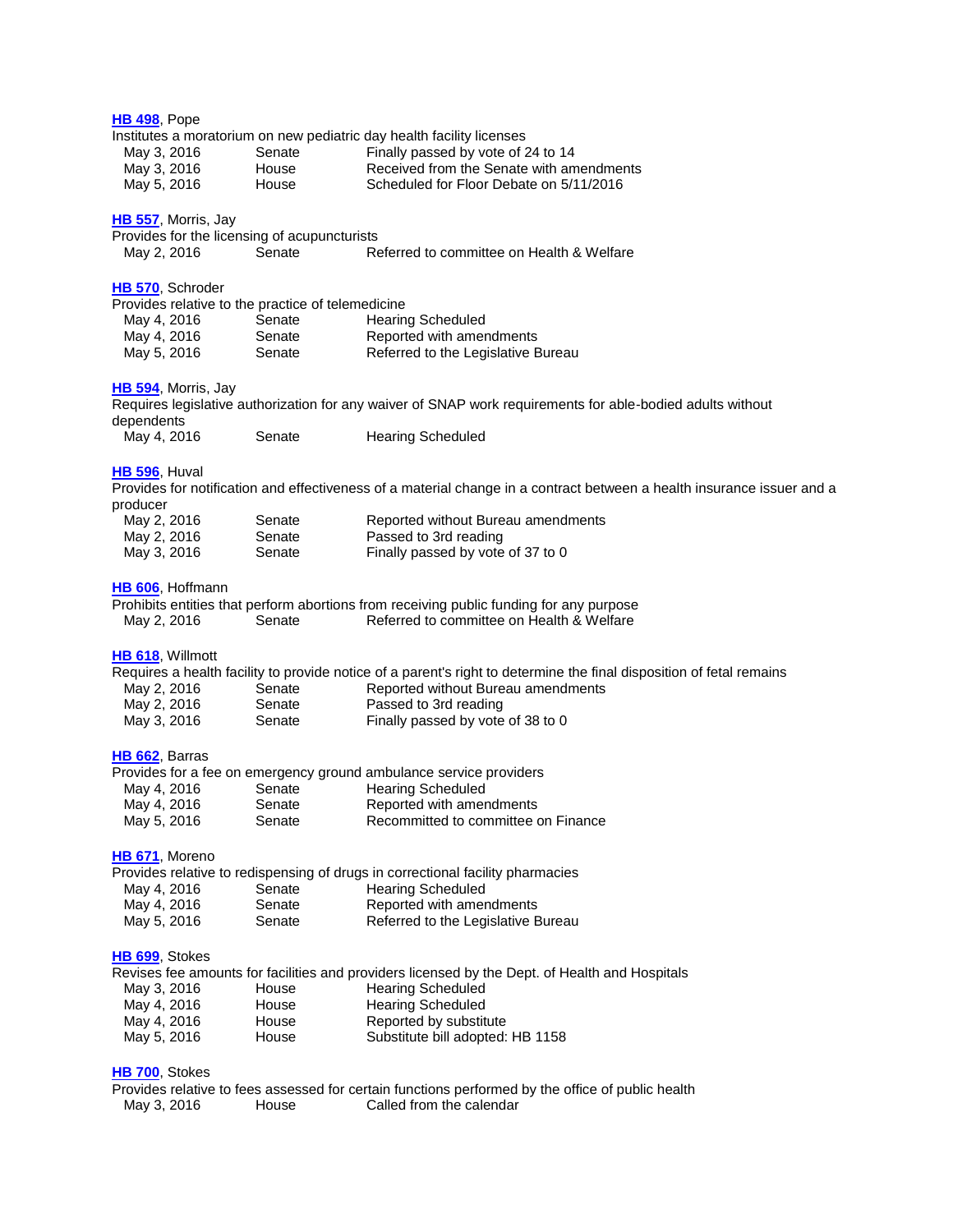| May 3, 2016 | <b>House</b> | Amended                                                |
|-------------|--------------|--------------------------------------------------------|
| May 3, 2016 | <b>House</b> | Failed to pass by vote of 50 to 38; to be reconsidered |
| May 4, 2016 | House        | Vote reconsidered                                      |
| May 4, 2016 | House        | Returned to the calendar subject to call               |

#### **HB [761](http://lanb.me/inst/2016rs/hb/07/16rs-hb761_original.pdf)**, Stokes

|             |       | Provides relative to the Medicaid recovery audit contractor program |
|-------------|-------|---------------------------------------------------------------------|
| May 3, 2016 | House | <b>Hearing Scheduled</b>                                            |
| May 3, 2016 | House | Reported by substitute                                              |
| May 4, 2016 | House | Substitute bill adopted: HB 1157                                    |

#### **HB [763](http://lanb.me/inst/2016rs/hb/07/16rs-hb763_reengrossed.pdf)**, Carpenter

|             |        | Authorizes and provides for mental health emergency room extensions |
|-------------|--------|---------------------------------------------------------------------|
| May 4, 2016 | Senate | Hearing Scheduled                                                   |
| May 4, 2016 | Senate | Reported with amendments                                            |
| May 5, 2016 | Senate | Recommitted to committee on Finance                                 |

#### **HB [815](http://lanb.me/inst/2016rs/hb/08/16rs-hb815_engrossed.pdf)**, Stokes

|             |        | Prohibits post-abortion harvesting of fetal remains and requires burial or cremation of such remains |                                           |  |  |
|-------------|--------|------------------------------------------------------------------------------------------------------|-------------------------------------------|--|--|
| May 2, 2016 | Senate |                                                                                                      | Referred to committee on Health & Welfare |  |  |

#### **HB [830](http://lanb.me/inst/2016rs/hb/08/16rs-hb830_reengrossed.pdf)**, Seabaugh

Provides relative to criminal background checks for owners, employees, volunteers, and inspectors of early learning centers<br>May 4, 2046 Amended

| May 4, 2016 | House  | Amended                            |
|-------------|--------|------------------------------------|
| May 4, 2016 | House  | Finally passed by vote of 100 to 0 |
| May 5, 2016 | Senate | Received in the Senate             |

#### **HB [833](http://lanb.me/inst/2016rs/hb/08/16rs-hb833_original.pdf)**, Leger

Provides relative to student discipline including the creation of the Commission on Safe Supportive Discipline

| May 4, 2016 | House | <b>Hearing Scheduled</b>         |
|-------------|-------|----------------------------------|
| May 4, 2016 | House | Reported by substitute           |
| May 5, 2016 | House | Substitute bill adopted: HB 1159 |

### **HB [868](http://lanb.me/inst/2016rs/hb/08/16rs-hb868_enrolled.pdf)**, Hunter

Requires at least two coaches for each sport offered by a public school, including a charter school, to be certified in cardiopulmonary resuscitation

| May 2, 2016 | Senate | Reported favorably                 |
|-------------|--------|------------------------------------|
| May 3, 2016 | Senate | Referred to the Legislative Bureau |
| May 4, 2016 | Senate | Reported without Bureau amendments |
| May 4, 2016 | Senate | Passed to 3rd reading              |
| May 5, 2016 | Senate | Finally passed by vote of 30 to 0  |

#### **HB [913](http://lanb.me/inst/2016rs/hb/09/16rs-hb913_engrossed.pdf)**, Carpenter

| Adds to the membership of the Child Protection Representation Commission |        |                                    |  |  |
|--------------------------------------------------------------------------|--------|------------------------------------|--|--|
| May 4, 2016                                                              | Senate | <b>Hearing Scheduled</b>           |  |  |
| May 4, 2016                                                              | Senate | Reported favorably                 |  |  |
| May 5, 2016                                                              | Senate | Referred to the Legislative Bureau |  |  |

#### **HB [946](http://lanb.me/inst/2016rs/hb/09/16rs-hb946_engrossed.pdf)**, Connick

|             |       | Provides relative to the investigation and adjudication of complaints against physicians |
|-------------|-------|------------------------------------------------------------------------------------------|
| May 3, 2016 | House | <b>Hearing Scheduled</b>                                                                 |
| May 3, 2016 | House | Reported favorably                                                                       |
| May 4, 2016 | House | Engrossed, passed to 3rd reading                                                         |
| May 5, 2016 | House | Scheduled for Floor Debate on 5/10/2016                                                  |

# **HB [961](http://lanb.me/inst/2016rs/hb/09/16rs-hb961_original.pdf)**, Cromer

Requires educational or marketing materials for prescription drugs directed to healthcare providers to include price information

| May 3, 2016 | House | <b>Hearing Scheduled</b> |
|-------------|-------|--------------------------|
|-------------|-------|--------------------------|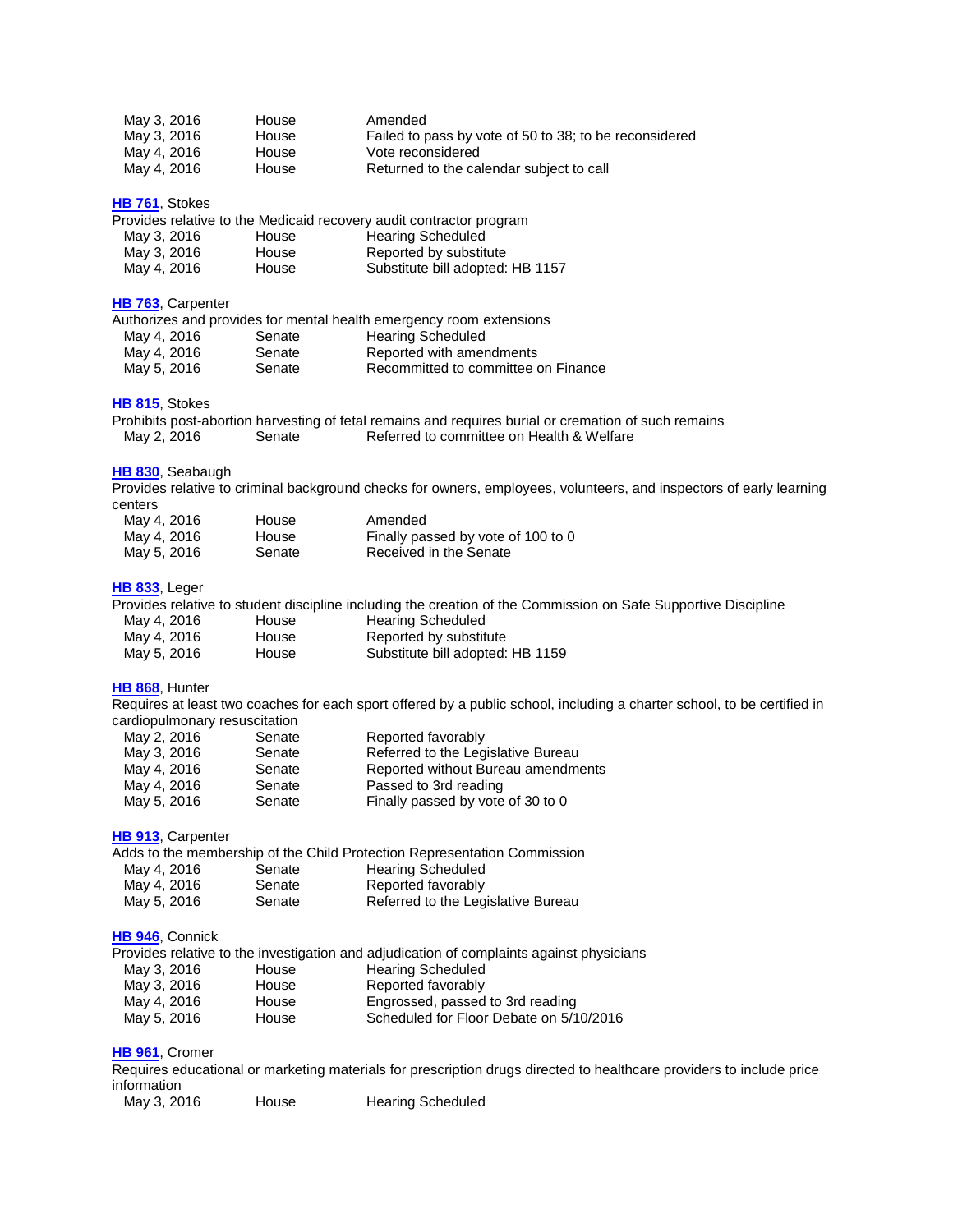| HB 964, Smith              |                             |                                                   |                                                                                                                 |
|----------------------------|-----------------------------|---------------------------------------------------|-----------------------------------------------------------------------------------------------------------------|
|                            |                             |                                                   | Provides relative to the treatment and care of students with diabetes                                           |
| May 3, 2016<br>May 3, 2016 |                             | House<br>House                                    | <b>Hearing Scheduled</b><br>Reported favorably                                                                  |
| May 4, 2016                |                             | House                                             | Engrossed, passed to 3rd reading                                                                                |
| May 5, 2016                |                             | House                                             | Scheduled for Floor Debate on 5/10/2016                                                                         |
|                            |                             |                                                   |                                                                                                                 |
|                            | <b>HB 979, Miller, D.</b>   |                                                   |                                                                                                                 |
|                            |                             |                                                   | Provides relative to functions and composition of the La. State Board of Nursing                                |
| May 3, 2016<br>May 4, 2016 |                             | House<br>House                                    | <b>Hearing Scheduled</b><br><b>Hearing Scheduled</b>                                                            |
| May 4, 2016                |                             | House                                             | Reported by substitute                                                                                          |
| May 5, 2016                |                             | House                                             | Substitute bill adopted: HB 1161                                                                                |
|                            | HB 980, Broadwater          |                                                   |                                                                                                                 |
|                            |                             |                                                   | Provides relative to the medical assistance program of the state                                                |
| May 3, 2016                |                             | House                                             | <b>Hearing Scheduled</b>                                                                                        |
|                            | HB 983, Garofalo            |                                                   |                                                                                                                 |
|                            |                             | Provides with respect to Medicaid fraud           |                                                                                                                 |
| May 4, 2016                |                             | House                                             | Returned to the calendar subject to call                                                                        |
| May 4, 2016                |                             | House                                             | Notice given to call from calendar on Monday, May 09, 2016                                                      |
| HB 992, Connick            |                             |                                                   |                                                                                                                 |
|                            |                             |                                                   | Amends certain definitions for purposes of sex offender registration and notification requirements              |
| May 3, 2016                |                             | House                                             | Called from the calendar                                                                                        |
| May 3, 2016                |                             | House                                             | Amended                                                                                                         |
| May 3, 2016<br>May 4, 2016 |                             | House<br>Senate                                   | Finally passed by vote of 73 to 7<br>Received in the Senate                                                     |
| May 5, 2016                |                             | Senate                                            | Referred to committee on Judiciary B                                                                            |
|                            | HB 1007, Moreno             |                                                   |                                                                                                                 |
|                            |                             |                                                   | Provides relative to the storing and dispensing of naloxone and other opioid antagonists                        |
| May 4, 2016                |                             | House                                             | Amended                                                                                                         |
| May 4, 2016                |                             | House                                             | Finally passed by vote of 95 to 0                                                                               |
| May 5, 2016                |                             | Senate                                            | Received in the Senate                                                                                          |
|                            | HB 1019, Edmonds            |                                                   |                                                                                                                 |
|                            |                             | Prohibits abortion based on genetic abnormality   |                                                                                                                 |
| May 2, 2016                |                             | Senate                                            | Received in the Senate                                                                                          |
| May 3, 2016                |                             | Senate                                            | Referred to committee on Health & Welfare                                                                       |
|                            | <b>HB 1081</b> , Johnson, M |                                                   |                                                                                                                 |
|                            |                             |                                                   | Provides for the Unborn Child Protection from Dismemberment Abortion Act                                        |
| May 2, 2016                |                             | Senate                                            | Received in the Senate                                                                                          |
| May 3, 2016                |                             | Senate                                            | Referred to committee on Health & Welfare                                                                       |
| <b>HB 1132, Davis</b>      |                             |                                                   |                                                                                                                 |
|                            |                             |                                                   | Increases penalties for moving violations when children are present in the vehicle at the time of the violation |
| May 2, 2016                |                             | House                                             | <b>Hearing Scheduled</b>                                                                                        |
|                            | HB 1139, Richard            |                                                   |                                                                                                                 |
|                            |                             | Provides relative to regular legislative sessions |                                                                                                                 |
| May 3, 2016                |                             | House                                             | Killed on final passage by vote of 15 to 81                                                                     |
|                            | HB 1140, Broadwater         |                                                   |                                                                                                                 |
|                            |                             |                                                   | Prohibits certain contractual provisions in provider contracts with health insurance issuers                    |
| May 2, 2016                |                             | Senate                                            | Referred to committee on Insurance                                                                              |
| May 4, 2016                |                             | Senate                                            | <b>Hearing Scheduled</b>                                                                                        |
|                            |                             |                                                   |                                                                                                                 |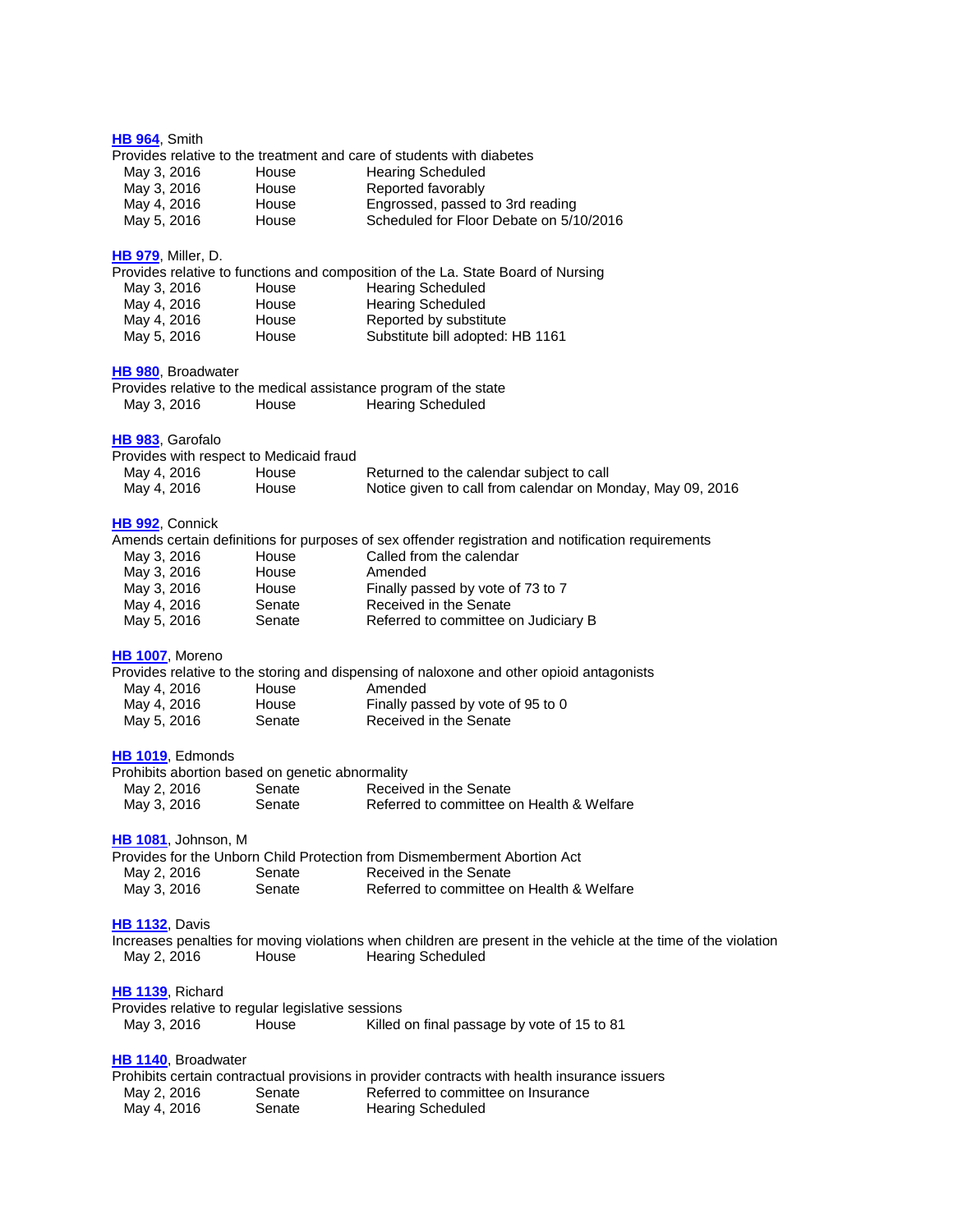| May 4, 2016 | Senate | Reported favorably                 |
|-------------|--------|------------------------------------|
| May 5, 2016 | Senate | Referred to the Legislative Bureau |

#### **HB [1144](http://lanb.me/inst/2016rs/hb/11/16rs-hb1144_engrossed.pdf)**, Leger

Requires public school students entering kindergarten and sixth grade to provide documentation of completion of a wellness evaluation

| May 2, 2016 | House  | Finally passed by vote of 59 to 39 |
|-------------|--------|------------------------------------|
| May 2, 2016 | Senate | Received in the Senate             |
| May 3, 2016 | Senate | Referred to committee on Education |

# **HB [1151](http://lanb.me/inst/2016rs/hb/11/16rs-hb1151_engrossed.pdf)**, Johnson, R.

Provides relative to notice and appeal of a change in coverage of medically necessary prescription drugs and intravenous infusions

| May 2, 2016 | House | Engrossed, passed to 3rd reading       |
|-------------|-------|----------------------------------------|
| May 2, 2016 | House | Scheduled for Floor Debate on 5/5/2016 |
| May 5, 2016 | House | Amended                                |
| May 5, 2016 | House | Finally passed by vote of 86 to 0      |

# **HB [1157](http://lanb.me/inst/2016rs/hb/11/16rs-hb1157_engrossed.pdf)**, Stokes

| Provides relative to the Medicaid provider claims review process |  |  |  |
|------------------------------------------------------------------|--|--|--|
|------------------------------------------------------------------|--|--|--|

| House | Introduced in the House                 |
|-------|-----------------------------------------|
| House | Substituted for HB 761                  |
| House | Engrossed, passed to 3rd reading        |
| House | Scheduled for Floor Debate on 5/11/2016 |
|       |                                         |

#### **HB [1158](http://lanb.me/inst/2016rs/hb/11/16rs-hb1158_engrossed.pdf)**, Stokes

|             |              | Revises fee amounts for facilities and providers licensed by the Dept. of Health and Hospitals |  |
|-------------|--------------|------------------------------------------------------------------------------------------------|--|
| May 5, 2016 | House        | Introduced in the House                                                                        |  |
| May 5, 2016 | <b>House</b> | Substituted for HB 699                                                                         |  |

#### **HB [1159](http://lanb.me/inst/2016rs/hb/11/16rs-hb1159_engrossed.pdf)**, Leger

|             |       |                         | Provides relative to student discipline including the creation of the Commission on Safe Supportive Discipline |
|-------------|-------|-------------------------|----------------------------------------------------------------------------------------------------------------|
| May 5, 2016 | House | Introduced in the House |                                                                                                                |
| May 5, 2016 | House | Substituted for HB 833  |                                                                                                                |

#### **HB [1161](http://lanb.me/inst/2016rs/hb/11/16rs-hb1161_engrossed.pdf)**, Miller, D.

|       | Provides relative to the composition of the La. State Board of Nursing |
|-------|------------------------------------------------------------------------|
| House | Introduced in the House                                                |
| House | Substituted for HB 979                                                 |
|       |                                                                        |

# **[HCR](http://lanb.me/inst/2016rs/hcr/00/16rs-hcr77_engrossed.pdf) 77**, Montoucet

Directs the Dept. of Health and Hospitals to evaluate and report on prospective models for improving care management in the Bayou Health program

| May 2, 2016 | House  | Finally passed by vote of 96 to 0         |
|-------------|--------|-------------------------------------------|
| May 2, 2016 | Senate | Received in the Senate                    |
| May 3, 2016 | Senate | Referred to committee on Health & Welfare |

#### **[HCR](http://lanb.me/inst/2016rs/hcr/00/16rs-hcr86_engrossed.pdf) 86**, Hoffmann

Creates a study group to make recommendations concerning the prospective establishment of an independent health professions scope of practice review committee

| May 4, 2016 | House | <b>Hearing Scheduled</b>                |
|-------------|-------|-----------------------------------------|
| May 4, 2016 | House | Reported favorably                      |
| May 5, 2016 | House | Passed to 3rd reading                   |
| May 5, 2016 | House | Scheduled for Floor Debate on 5/10/2016 |

### **[HCR](http://lanb.me/inst/2016rs/hcr/00/16rs-hcr87_engrossed.pdf) 87**, Hoffmann

Requests a study and report by the Dept. of Health and Hospitals concerning the possibility of reversing the effects of an abortion induced with drugs or chemicals

| May 3, 2016 | House | <b>Hearing Scheduled</b> |
|-------------|-------|--------------------------|
| May 3, 2016 | House | Reported favorably       |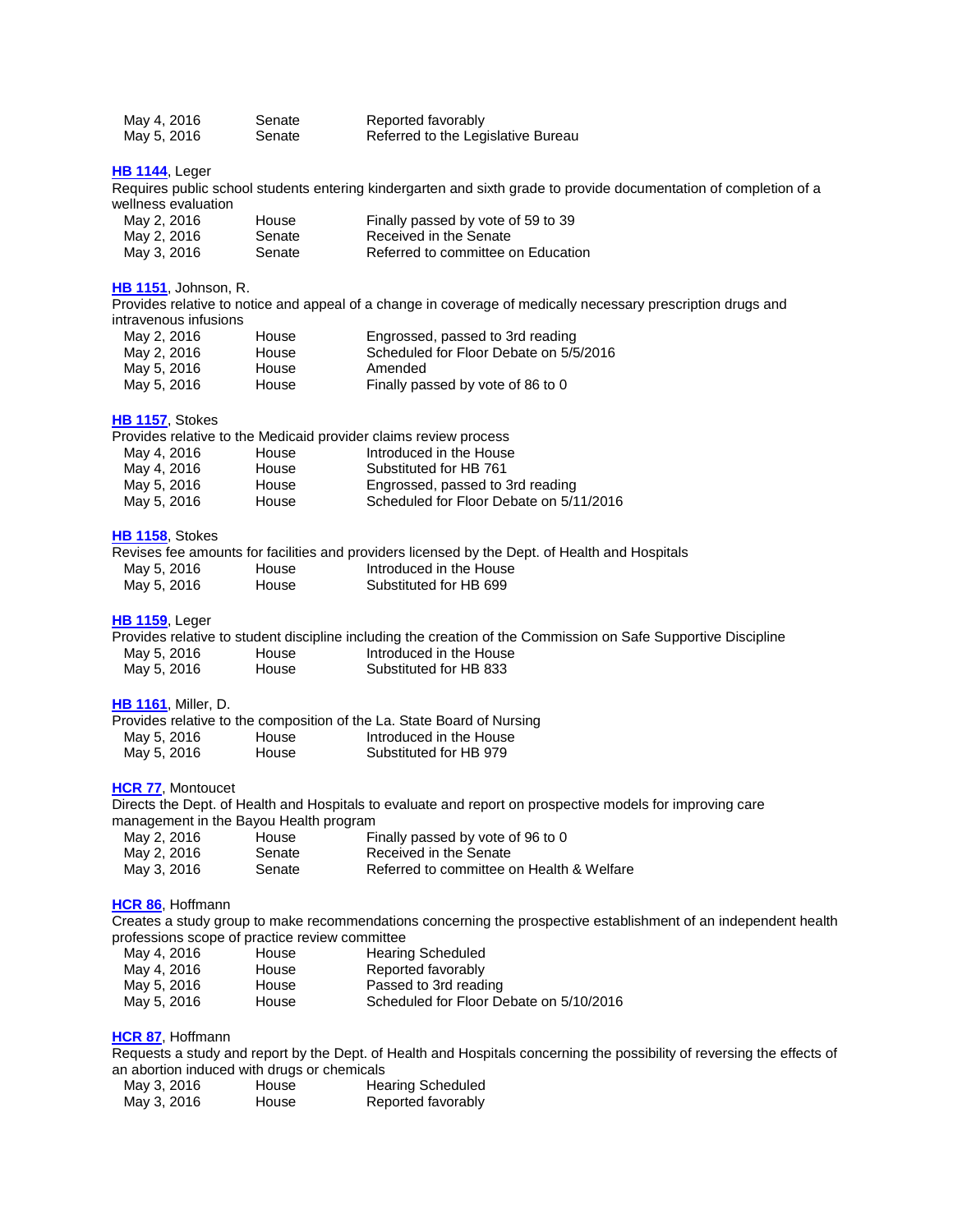| May 4, 2016 | House | Engrossed, passed to 3rd reading       |
|-------------|-------|----------------------------------------|
| May 5, 2016 | House | Scheduled for Floor Debate on 5/9/2016 |

#### **[SB](http://lanb.me/inst/2016rs/sb/00/16rs-sb21_engrossed.pdf) 21**, Boudreaux

|  |  |  | Extends legislative authority for the Louisiana Obesity Prevention and Management Commission |  |
|--|--|--|----------------------------------------------------------------------------------------------|--|
|--|--|--|----------------------------------------------------------------------------------------------|--|

| May 4, 2016                       | House   | <b>Hearing Scheduled</b>                  |
|-----------------------------------|---------|-------------------------------------------|
| May 4, 2016                       | House   | Reported favorably                        |
| May 4, 2016                       | House   | Referred to the Legislative Bureau        |
| $M_{\odot}$ , $E_{\odot}$ 001 $E$ | ممبرمها | <b>Donortod without Puroqu amondmonto</b> |

#### May 5, 2016 House Reported without Bureau amendments

#### **[SB](http://lanb.me/inst/2016rs/sb/00/16rs-sb29_reengrossed.pdf) 29**, LaFleur

|             |       | Provides relative to the sale of raw milk by a farmer to a consumer |
|-------------|-------|---------------------------------------------------------------------|
| May 5, 2016 | House | <b>Hearing Scheduled</b>                                            |

#### **[SB](http://lanb.me/inst/2016rs/sb/00/16rs-sb36_original.pdf) 36**, Gatti

Provides exclusion from coverage for medical malpractice by doctor practicing outside his specialty or hospital privileges

| May 4, 2016 | Senate | <b>Hearing Scheduled</b> |
|-------------|--------|--------------------------|
|             |        |                          |

#### **[SB](http://lanb.me/inst/2016rs/sb/00/16rs-sb38_original.pdf) 38**, Gatti

|             |        | Provides with respect to payment of nonemergency services rendered in an emergency room to certain patients |
|-------------|--------|-------------------------------------------------------------------------------------------------------------|
| May 4, 2016 | Senate | Hearing Scheduled                                                                                           |

## **[SB](http://lanb.me/inst/2016rs/sb/00/16rs-sb56_engrossed.pdf) 56**, Johns

|             |       | Provides for retention, archiving, and destruction of records in the state prescription monitoring program |
|-------------|-------|------------------------------------------------------------------------------------------------------------|
| May 3, 2016 | House | <b>Hearing Scheduled</b>                                                                                   |
| May 3, 2016 | House | Reported favorably                                                                                         |
| May 3, 2016 | House | Referred to the Legislative Bureau                                                                         |
| May 4, 2016 | House | Reported without Bureau amendments                                                                         |
| May 5, 2016 | House | Passed to 3rd reading                                                                                      |
| May 5, 2016 | House | Scheduled for Floor Debate on 5/11/2016                                                                    |

#### **SB [106](http://lanb.me/inst/2016rs/sb/01/16rs-sb106_reengrossed.pdf)**, Boudreaux

|             |       | Provides for the elimination of the short-form birth certification card |
|-------------|-------|-------------------------------------------------------------------------|
| May 4, 2016 | House | <b>Hearing Scheduled</b>                                                |
| May 4, 2016 | House | Reported favorably                                                      |
| May 4, 2016 | House | Referred to the Legislative Bureau                                      |
| May 5, 2016 | House | Reported with Bureau amendments                                         |

#### **SB [127](http://lanb.me/inst/2016rs/sb/01/16rs-sb127_engrossed.pdf)**, Martiny

|             |        | Provides relative to juveniles sentenced to life without parole |
|-------------|--------|-----------------------------------------------------------------|
| May 2, 2016 | Senate | Returned to the calendar subject to call                        |
| May 4, 2016 | Senate | Finally passed by vote of 25 to 8                               |
| May 4, 2016 | House  | Received in the House                                           |
| May 5, 2016 | House  | Referred to committee on Administration of Criminal Justice     |

#### **SB [131](http://lanb.me/inst/2016rs/sb/01/16rs-sb131_original.pdf)**, Johns

Provides for alternative options to prescription drugs Senate Hearing Scheduled

#### **SB [175](http://lanb.me/inst/2016rs/sb/01/16rs-sb175_original.pdf)**, Donahue

Provides for the requirement that proposed agency rules with a fiscal impact of more than \$100,000 be submitted to the Senate Finance and House Appropriations committees for review May 4, 2016 Senate Hearing Scheduled

#### **SB [187](http://lanb.me/inst/2016rs/sb/01/16rs-sb187_reengrossed.pdf)**, Barrow

Provides relative to advanced practice registered nursing<br>May 3, 2016 Hearing Schedu House Hearing Scheduled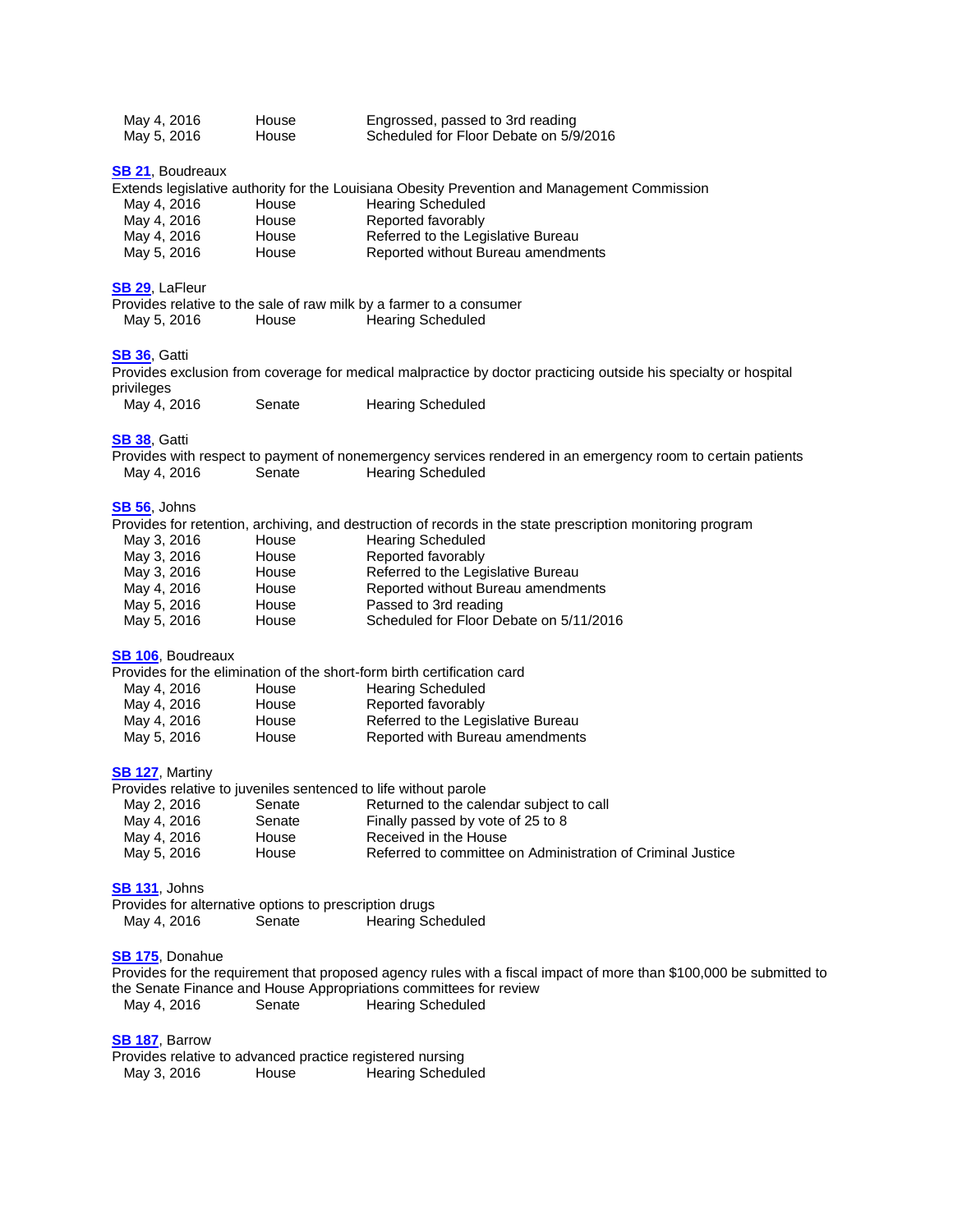**SB [189](http://lanb.me/inst/2016rs/sb/01/16rs-sb189_reengrossed.pdf)**, Johns Provides for pharmacist dispensing exceptions May 3, 2016 House Hearing Scheduled May 3, 2016 House Reported favorably May 3, 2016 House Referred to the Legislative Bureau May 4, 2016 House Reported without Bureau amendments May 5, 2016 House Passed to 3rd reading May 5, 2016 House Scheduled for Floor Debate on 5/11/2016 **SB [258](http://lanb.me/inst/2016rs/sb/02/16rs-sb258_reengrossed.pdf)**, Luneau Provides for coverage for refills for prescription eye drops May 3, 2016 House Hearing Scheduled<br>
May 3, 2016 House Reported favorably May 3, 2016 – House – Reported favorably<br>May 3, 2016 – House – Referred to the Leg House **3. 2016 Referred to the Legislative Bureau** May 4, 2016 House Reported without Bureau amendments May 5, 2016 House Passed to 3rd reading May 5, 2016 House Scheduled for Floor Debate on 5/11/2016 **SB [271](http://lanb.me/inst/2016rs/sb/02/16rs-sb271_reengrossed.pdf)**, Mills Provides for medical marijuana May 3, 2016 House Hearing Scheduled

May 3, 2016 House Reported with amendments May 3, 2016 House Referred to the Legislative Bureau May 4, 2016 House Reported with Bureau amendments May 5, 2016 House Passed to 3rd reading May 5, 2016 House Scheduled for Floor Debate on 5/11/2016

#### **SB [301](http://lanb.me/inst/2016rs/sb/03/16rs-sb301_re-reengrossed.pdf)**, Morrell

Creates the Juvenile Justice Accountability and Cost Effectiveness Act of 2016 as a system to monitor and implement systems for better accountability and cost-effectiveness in the juvenile justice system May 2, 2016 House Referred to committee on Administration of Criminal Justice **SB [302](http://lanb.me/inst/2016rs/sb/03/16rs-sb302_re-reengrossed.pdf)**, Morrell Creates the Safe and Fair Return Act of 2016 May 2, 2016 House Referred to committee on Administration of Criminal Justice **SB [303](http://lanb.me/inst/2016rs/sb/03/16rs-sb303_re-reengrossed.pdf)**, Morrell Enacts the Educational Accountability and Rehabilitation Act of 2016 May 2, 2016 House Referred to committee on Administration of Criminal Justice **SB [309](http://lanb.me/inst/2016rs/sb/03/16rs-sb309_engrossed.pdf)**, Claitor Amends supervision requirements for certain addictive disorder practitioners in certain custodial environments May 4, 2016 House Hearing Scheduled May 4, 2016 House Reported favorably May 4, 2016 House Referred to the Legislative Bureau May 5, 2016 House Reported without Bureau amendments **SB [317](http://lanb.me/inst/2016rs/sb/03/16rs-sb317_reengrossed.pdf)**, Donahue Provides relative to student behavior and discipline, including the use of seclusion and physical restraint to address the behavior of students with exceptionalities

| May 2, 2016 | Senate | Reported with amendments          |
|-------------|--------|-----------------------------------|
| May 3, 2016 | Senate | Engrossed, passed to 3rd reading  |
| May 4, 2016 | Senate | Amended                           |
| May 4, 2016 | Senate | Finally passed by vote of 34 to 0 |
| May 5, 2016 | House  | Received in the House             |
|             |        |                                   |

### **SB [324](http://lanb.me/inst/2016rs/sb/03/16rs-sb324_reengrossed.pdf)**, Morrell

Creates the Raise the Age Louisiana Act of 2016 and the La. Juvenile Jurisdiction Planning and Implementation Council

| Amended<br>May 2, 2016<br>Senate |
|----------------------------------|
|----------------------------------|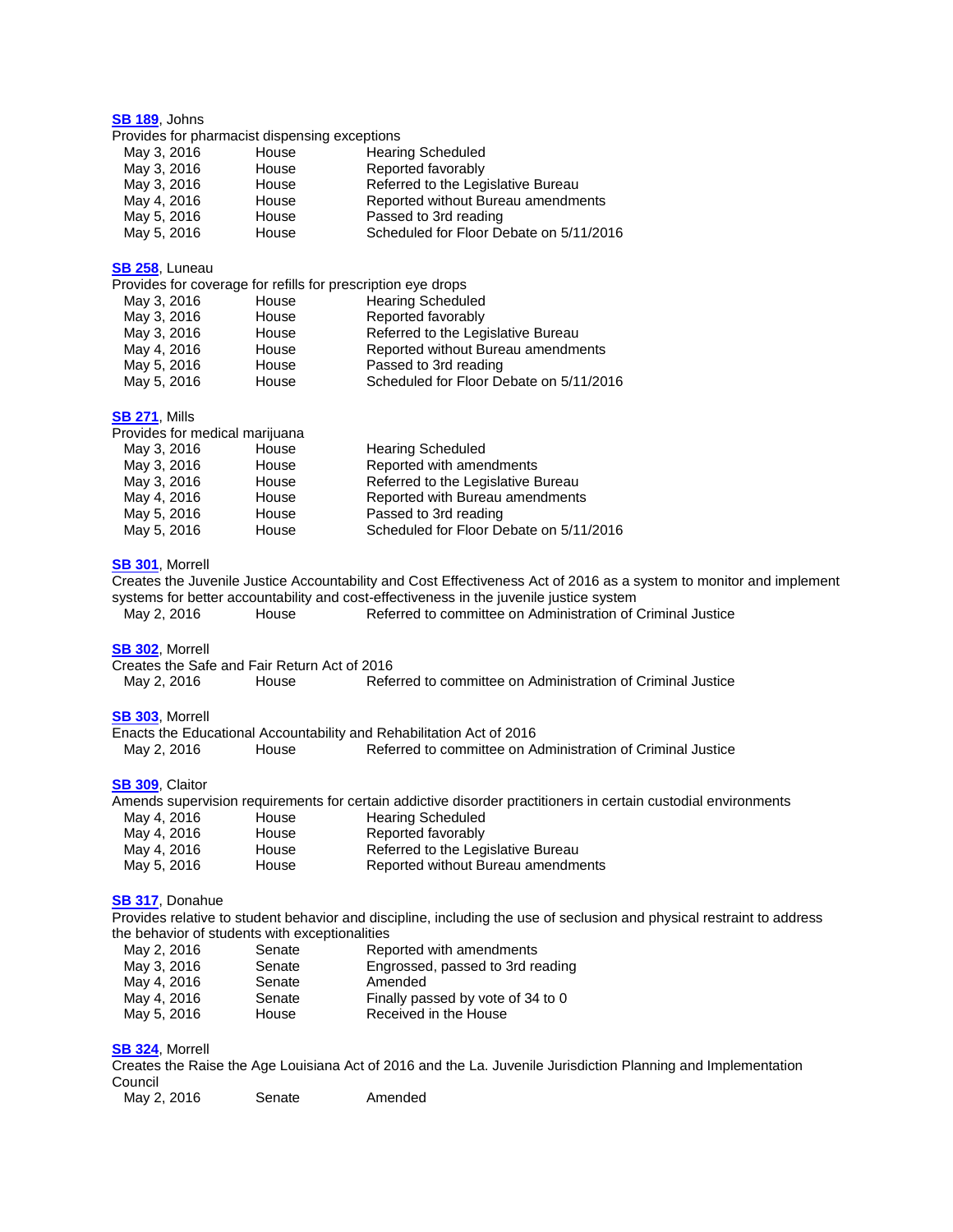| May 2, 2016 | Senate | Finally passed by vote of 33 to 4                           |
|-------------|--------|-------------------------------------------------------------|
| May 3, 2016 | House  | Received in the House                                       |
| May 4, 2016 | House  | Referred to committee on Administration of Criminal Justice |

**SB [326](http://lanb.me/inst/2016rs/sb/03/16rs-sb326_reengrossed.pdf)**, Claitor

Provides relative to reporting of child abuse and neglect

| May 4, 2016 | House | <b>Hearing Scheduled</b>           |
|-------------|-------|------------------------------------|
| May 4, 2016 | House | Reported favorably                 |
| May 4, 2016 | House | Referred to the Legislative Bureau |
| May 5, 2016 | House | Reported with Bureau amendments    |

#### **SB [328](http://lanb.me/inst/2016rs/sb/03/16rs-sb328_reengrossed.pdf)**, Claitor

| Provides for telehealth access |       |                                    |
|--------------------------------|-------|------------------------------------|
| May 4, 2016                    | House | <b>Hearing Scheduled</b>           |
| May 4, 2016                    | House | Reported with amendments           |
| May 4, 2016                    | House | Referred to the Legislative Bureau |
| May 5, 2016                    | House | Reported without Bureau amendments |

#### **SB [350](http://lanb.me/inst/2016rs/sb/03/16rs-sb350_engrossed.pdf)**, Luneau

|             |       | Provides for issuance of long-form birth records and death certificates |
|-------------|-------|-------------------------------------------------------------------------|
| May 5, 2016 | House | <b>Hearing Scheduled</b>                                                |
| May 5, 2016 | House | Reported favorably                                                      |
| May 5, 2016 | House | Referred to the Legislative Bureau                                      |

#### **SB [367](http://lanb.me/inst/2016rs/sb/03/16rs-sb367_engrossed.pdf)**, Claitor

| Provides relative to certain juveniles sentenced to life without parole |        |                                                             |  |  |  |  |
|-------------------------------------------------------------------------|--------|-------------------------------------------------------------|--|--|--|--|
| May 2, 2016                                                             | Senate | Returned to the calendar subject to call                    |  |  |  |  |
| May 4, 2016                                                             | Senate | Finally passed by vote of 23 to 8                           |  |  |  |  |
| May 4, 2016                                                             | House  | Received in the House                                       |  |  |  |  |
| May 5, 2016                                                             | House  | Referred to committee on Administration of Criminal Justice |  |  |  |  |

#### **SB [376](http://lanb.me/inst/2016rs/sb/03/16rs-sb376_reengrossed.pdf)**, Colomb

| Creates the Louisiana Family Caregiver Act |                                    |  |  |  |  |  |
|--------------------------------------------|------------------------------------|--|--|--|--|--|
| House                                      | <b>Hearing Scheduled</b>           |  |  |  |  |  |
| House                                      | Reported favorably                 |  |  |  |  |  |
| House                                      | Referred to the Legislative Bureau |  |  |  |  |  |
| House                                      | Reported without Bureau amendments |  |  |  |  |  |
|                                            |                                    |  |  |  |  |  |

#### **SB [429](http://lanb.me/inst/2016rs/sb/04/16rs-sb429_reengrossed.pdf)**, Barrow

|        | Provides for the Louisiana State Board of Medical Examiners |
|--------|-------------------------------------------------------------|
| Senate | Amended                                                     |
| Senate | Finally passed by vote of 32 to 3                           |
| House  | Received in the House                                       |
| House  | Referred to committee on Health & Welfare                   |
|        |                                                             |

# **SB [455](http://lanb.me/inst/2016rs/sb/04/16rs-sb455_original.pdf)**, White

|             |        | Provides relative to emergency medical services transporting patients to medical facilities |
|-------------|--------|---------------------------------------------------------------------------------------------|
| May 4, 2016 | Senate | Hearing Scheduled                                                                           |
| May 4, 2016 | Senate | Reported by substitute                                                                      |
| May 5, 2016 | Senate | Substitute bill adopted SB 475                                                              |

# **SB [465](http://lanb.me/inst/2016rs/sb/04/16rs-sb465_original.pdf)**, Barrow

|             |        |                          | Provides relative to freestanding emergency medical care facilities |
|-------------|--------|--------------------------|---------------------------------------------------------------------|
| May 4, 2016 | Senate | <b>Hearing Scheduled</b> |                                                                     |

# **SB [473](http://lanb.me/inst/2016rs/sb/04/16rs-sb473_engrossed.pdf)**, Johns

|             |        | Provides for the Louisiana Health Insurance Premium Payment Program |
|-------------|--------|---------------------------------------------------------------------|
| May 2, 2016 | Senate | Engrossed, passed to 3rd reading                                    |
| May 3, 2016 | Senate | Returned to the calendar subject to call                            |